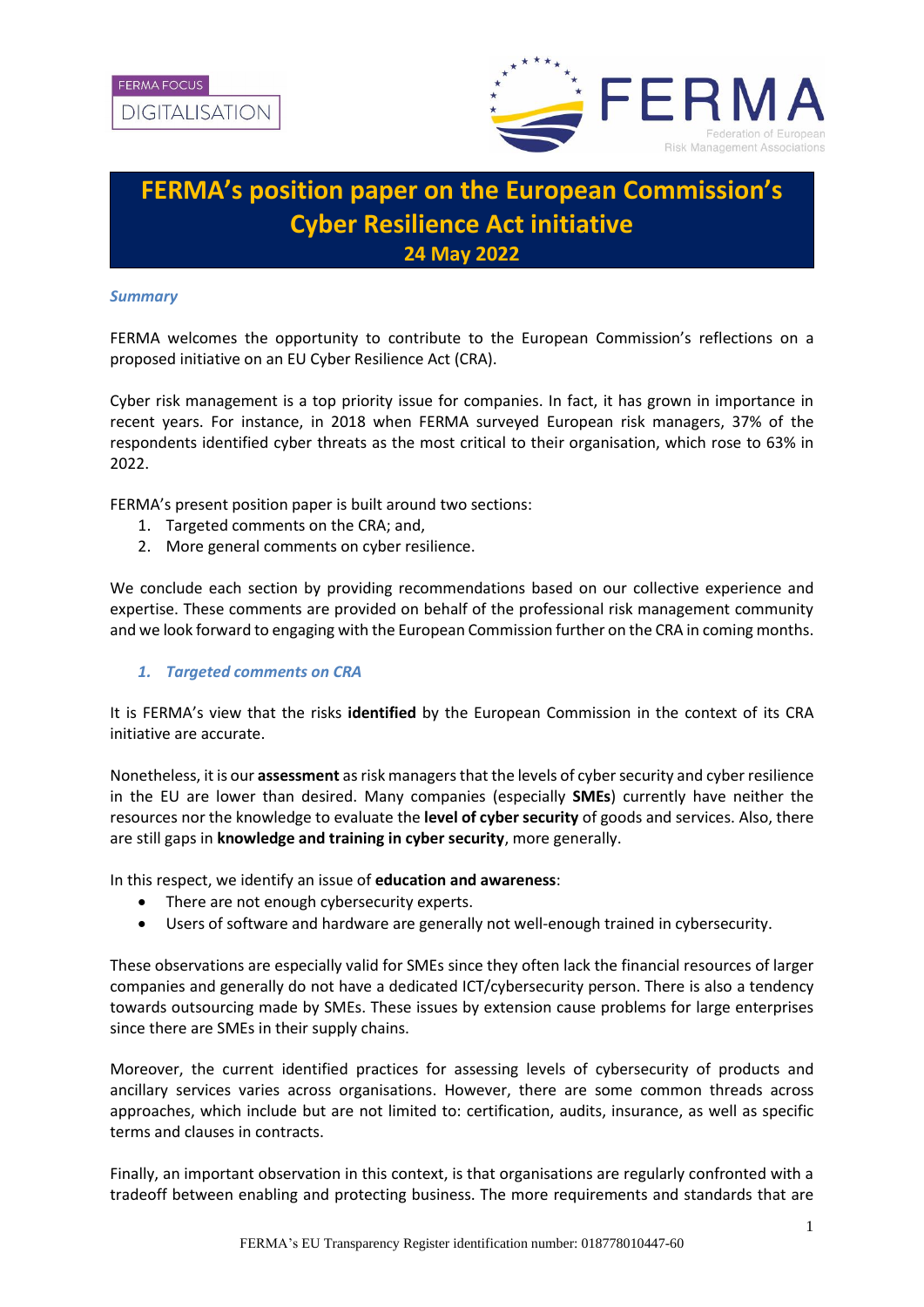

placed on suppliers for example make it more difficult for contracting business. So, it is important to find the appropriate balance between these factors in the CRA initiative.

## **Overall, it is FERMA's assessment that an initiative at EU level that would seek to harmonize practices and provide clear benchmarks on cyber security could be significant.**

Therefore, FERMA recommends the following considerations for a CRA initiative:

- A **Horizontal legislation for the CRA** involving the implementation of a common regulatory approach applicable to all categories and risk profiles of ICT products should be considered to guarantee the functioning and harmonisation of the Internal Market, a certain level playing field and the development of the Digital Single Market. Within this horizontal legislation an important goal would be to achieve a **common legal basis** defining:
	- o mandatory requirements,
	- o certification processes,
	- o risk assessment models; and,
	- o post market surveillance mechanisms.
- It is important to ensure **proportionality** in the CRA to guarantee fair competition. For instance, allowing **self-assessment at a certain level of nature, scale and complexity of organisation** (i.e. SMEs).
- The EU should promote incentives for manufacturers to produce more secure ICT products ("security by design") and to guarantee a **risk-based cybersecurity approach** from early stages of product development ("security by development").
- The EU should set up an **EU-wide process on the transparency of ICT products'** functionality that would help to communicate to consumers the cybersecurity level of ICT products.
- A **transitional period** in any form of EU intervention should be foreseen for companies to adapt given the quick evolution of cyber risks and threats.

## *2. General comments regarding cyber resilience*

While cyber resilience of digital products and ancillary services is important, it is only a partial element of cyber resilience. It is our assessment that cyber resilience is often viewed through the prism of IT issues alone. This can leave organisations, and the economy more generally, exposed to cyber-risk attacks that might come from other areas (i.e. beyond products or services).

An overall global risk management approach to EU cyber resilience is therefore recommended. This would assist organisations in:

- identifying
- assessing; and,
- treating cyber risks.

For instance, FERMA has recommended a cyber risk governance model that could provide guidance to organisations in this area<sup>1</sup>.

<sup>1</sup> FERMA and ECIIA Cyber Risk Governance Report:<https://www.ferma.eu/publication/ferma-eciia-cyber-risk-governance-report/>